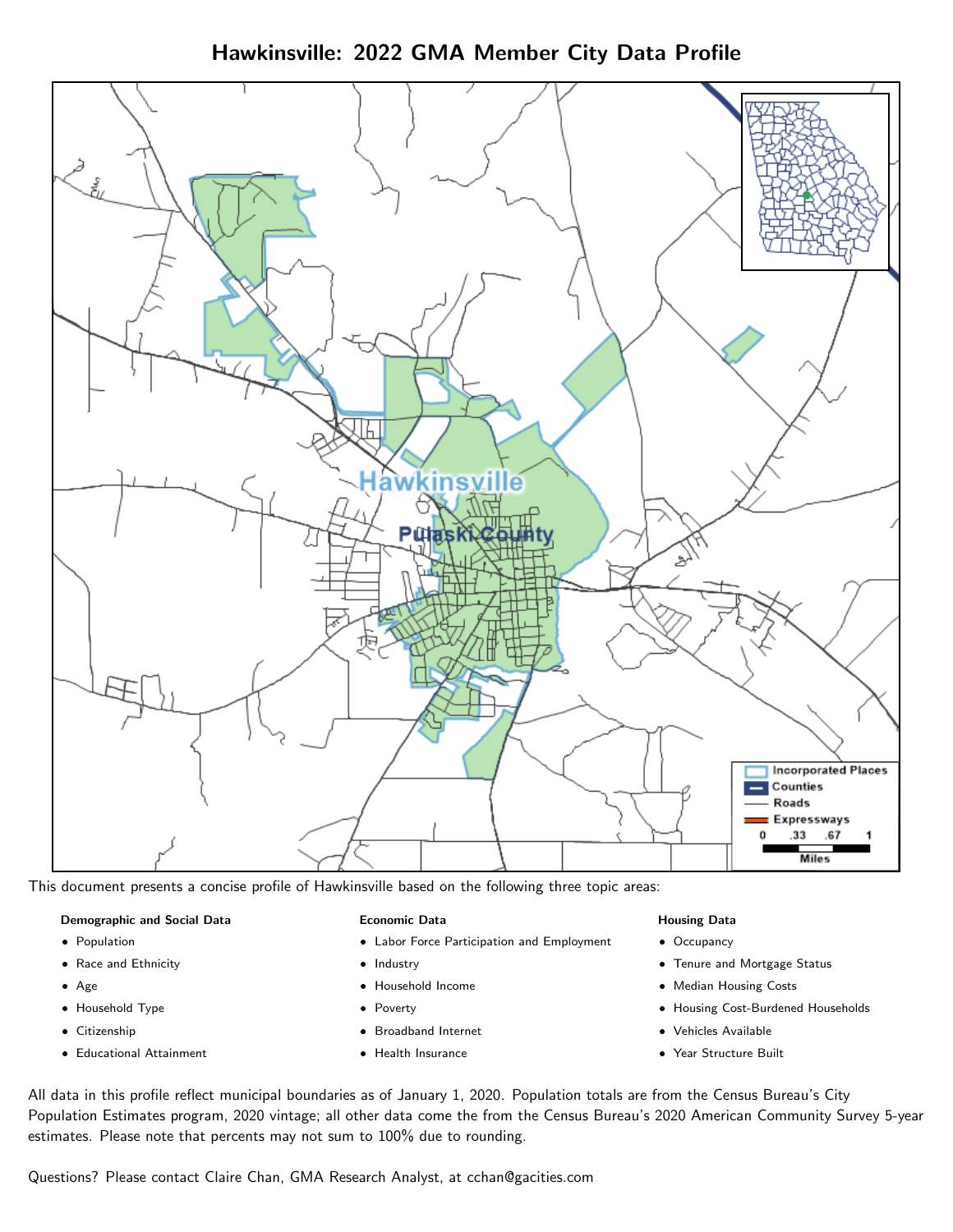# Hawkinsville: Demographic and Social





**Citizenship** 



Source: American Community Survey, 2020 5-year estimates, table B05002 Source: American Community Survey, 2020 5-year estimates, table B15002

### Race and Ethnicity



Source: U.S. Census Bureau, City Population Estimates, 2020 vintage Source: American Community Survey, 2020 5-year estimates, table B03002

# Household Type



Source: American Community Survey, 2020 5-year estimates, table B01001 Source: American Community Survey, 2020 5-year estimates, table B11001

#### Educational Attainment



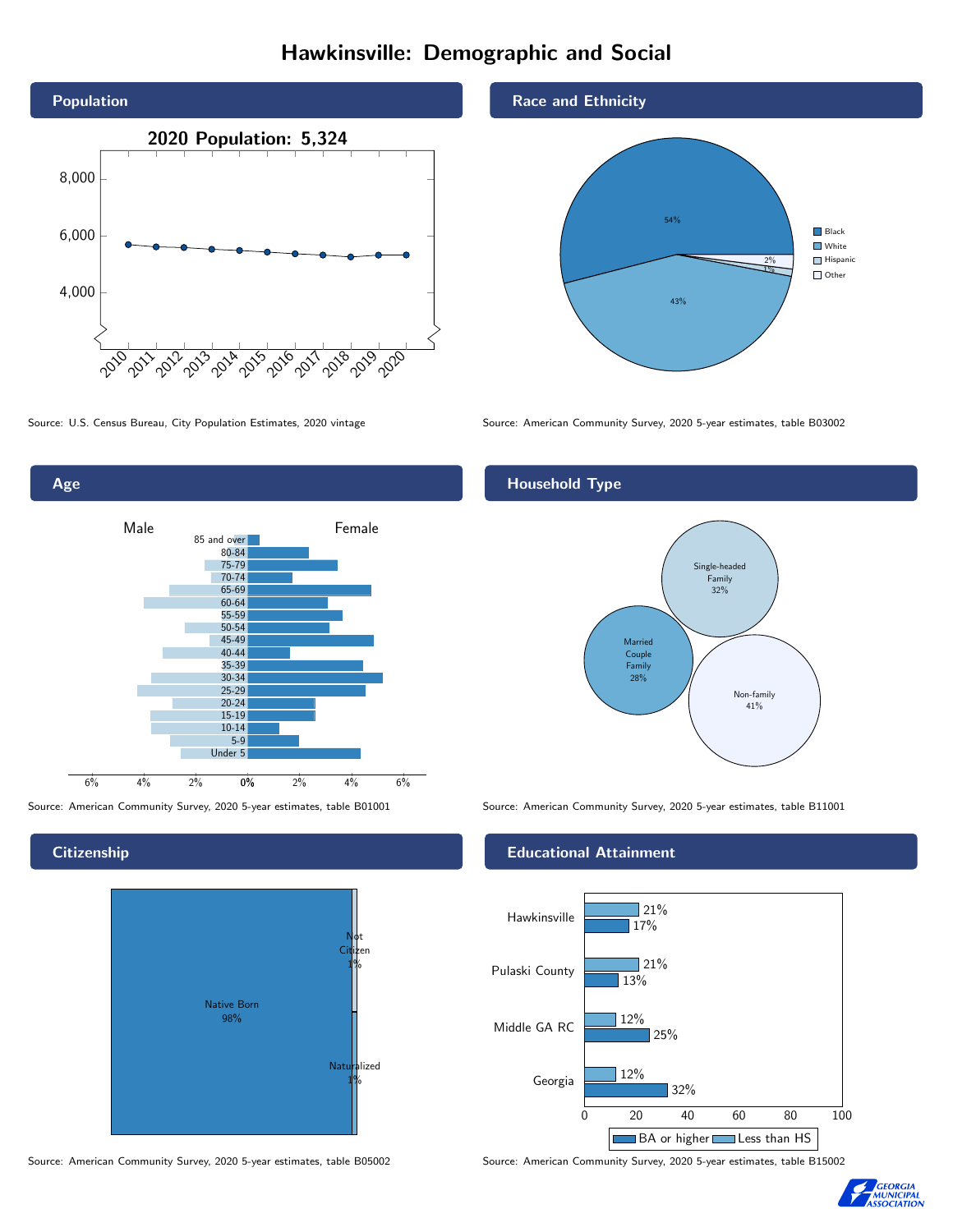# Hawkinsville: Economic



Source: American Community Survey, 2020 5-year estimates, table B23001 Note: Unemployment rate is based upon the civilian labor force.

# Household Income



Source: American Community Survey, 2020 5-year estimates, tables B19013 and B19025 Source: American Community Survey, 2020 5-year estimates, table B17010

Broadband Internet No 40% Yes 60%

Source: American Community Survey, 2020 5-year estimates, table B28002 Source: American Community Survey, 2020 5-year estimates, table B18135

#### Industry

| Agriculture, forestry, fishing and hunting, and mining      | $0\%$ |
|-------------------------------------------------------------|-------|
| Construction                                                | $4\%$ |
| Manufacturing                                               | 15%   |
| <b>Wholesale Trade</b>                                      | $0\%$ |
| Retail Trade                                                | 18%   |
| Transportation and warehousing, and utilities               | 10%   |
| Information                                                 | $0\%$ |
| Finance and insurance, real estate, rental, leasing         | $0\%$ |
| Professional, scientific, mgt, administrative, waste mgt    | $2\%$ |
| Educational services, and health care and social assistance | 26%   |
| Arts, entertainment, recreation, accommodation, food        | 9%    |
| service                                                     |       |
| Other services, except public administration                | 10%   |
| Public administration                                       | $4\%$ |

Source: American Community Survey, 2020 5-year estimates, table C24030

## Poverty



#### Health Insurance